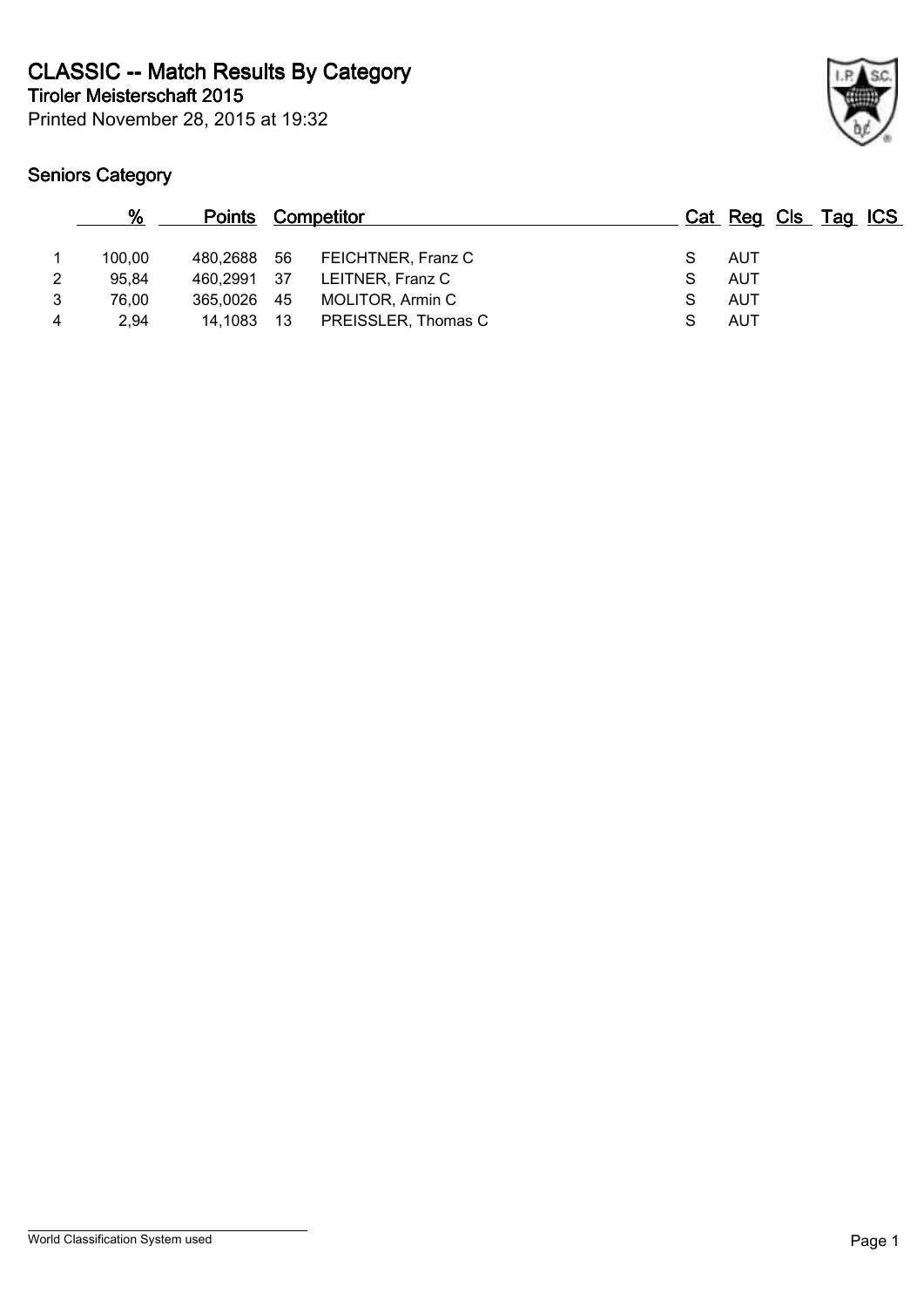Printed November 28, 2015 at 19:32 **Tiroler Meisterschaft 2015 OPEN -- Match Results By Category**



|   | %      | <b>Points</b> |      | <b>Competitor</b>   |   | Cat Reg Cls Tag ICS |  |  |
|---|--------|---------------|------|---------------------|---|---------------------|--|--|
|   | 100.00 | 540.0000      |      | WEBER, Günter O     | S | AUT                 |  |  |
| 2 | 73,42  | 396,4907      | 5    | MAIR, Martin O      | S | <b>AUT</b>          |  |  |
| 3 | 67,38  | 363,8332 53   |      | CREPAZ, Gerhard O   | S | <b>AUT</b>          |  |  |
| 4 | 47,80  | 258,1460      | - 23 | DORIGATTI, Werner O | S | <b>AUT</b>          |  |  |
| 5 | 47,00  | 253,8073      | 19   | ENGL, Stephan O     | S | <b>AUT</b>          |  |  |
| 6 | 32,27  | 174,2831      | -34  | ADLER, Franz O      | S | <b>AUT</b>          |  |  |
|   |        |               |      |                     |   |                     |  |  |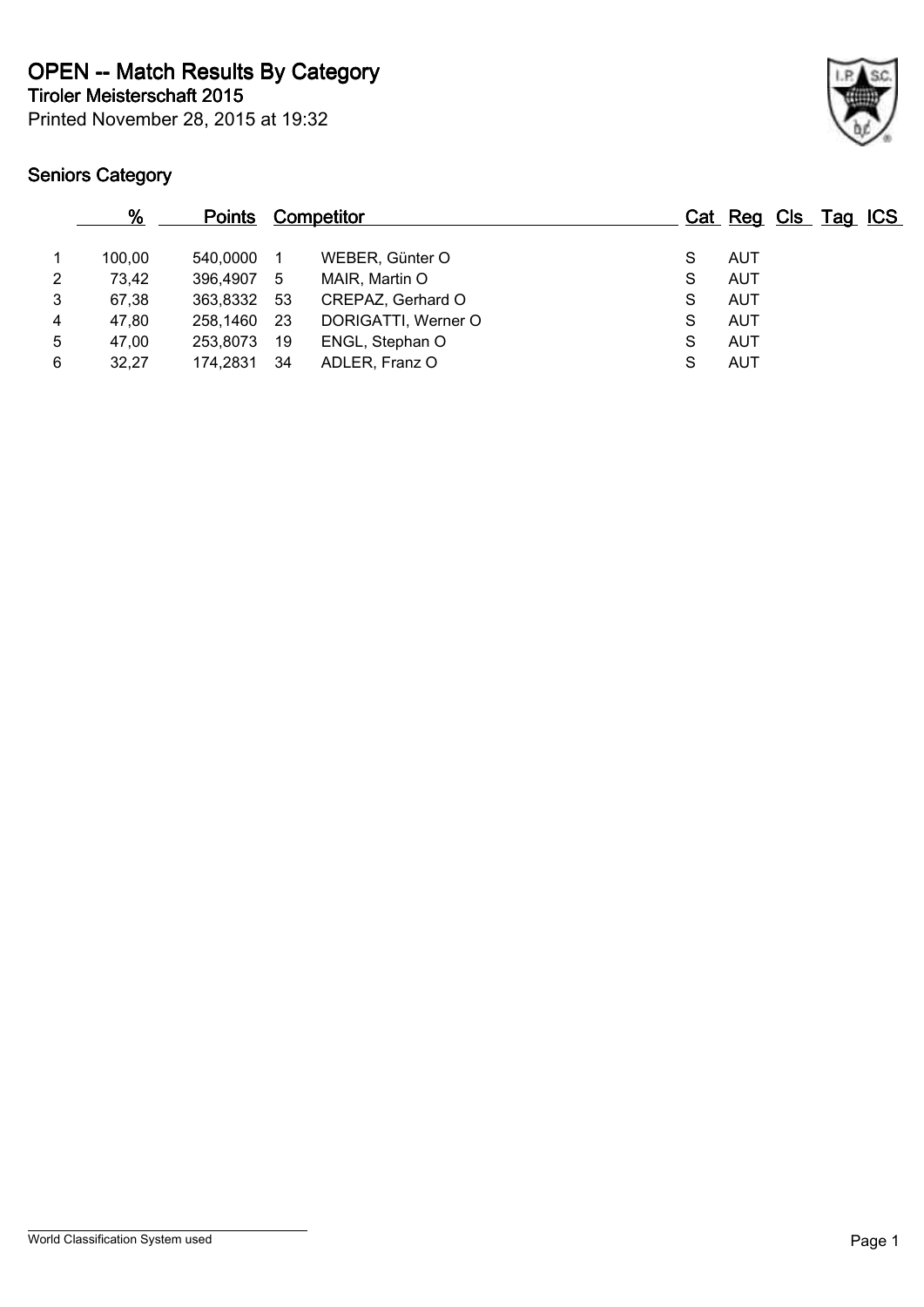**Tiroler Meisterschaft 2015 PRODUCTION -- Match Results By Category**

Printed November 28, 2015 at 19:32

|   | %      | <u>Points</u> |      | <b>Competitor</b>      |   |            | Cat Reg Cls Tag ICS |
|---|--------|---------------|------|------------------------|---|------------|---------------------|
|   | 100.00 | 381.2495 41   |      | LENNERT, Adam P        | S | AUT        |                     |
| 2 | 67,24  | 256,3468      | - 24 | WALDBAUER, Wolfgang P  | S | <b>AUT</b> |                     |
| 3 | 55,13  | 210,1865      | - 16 | <b>VOKIC, Viktor P</b> | S | AUT        | <b>VER</b>          |
| 4 | 50,73  | 193,4155      | -48  | HÖRL, Manfred P        | S | AUT        |                     |
| 5 | 50,27  | 191,6607      | 17   | MAIR, Martin P         |   | <b>AUT</b> |                     |
|   |        |               |      |                        |   |            |                     |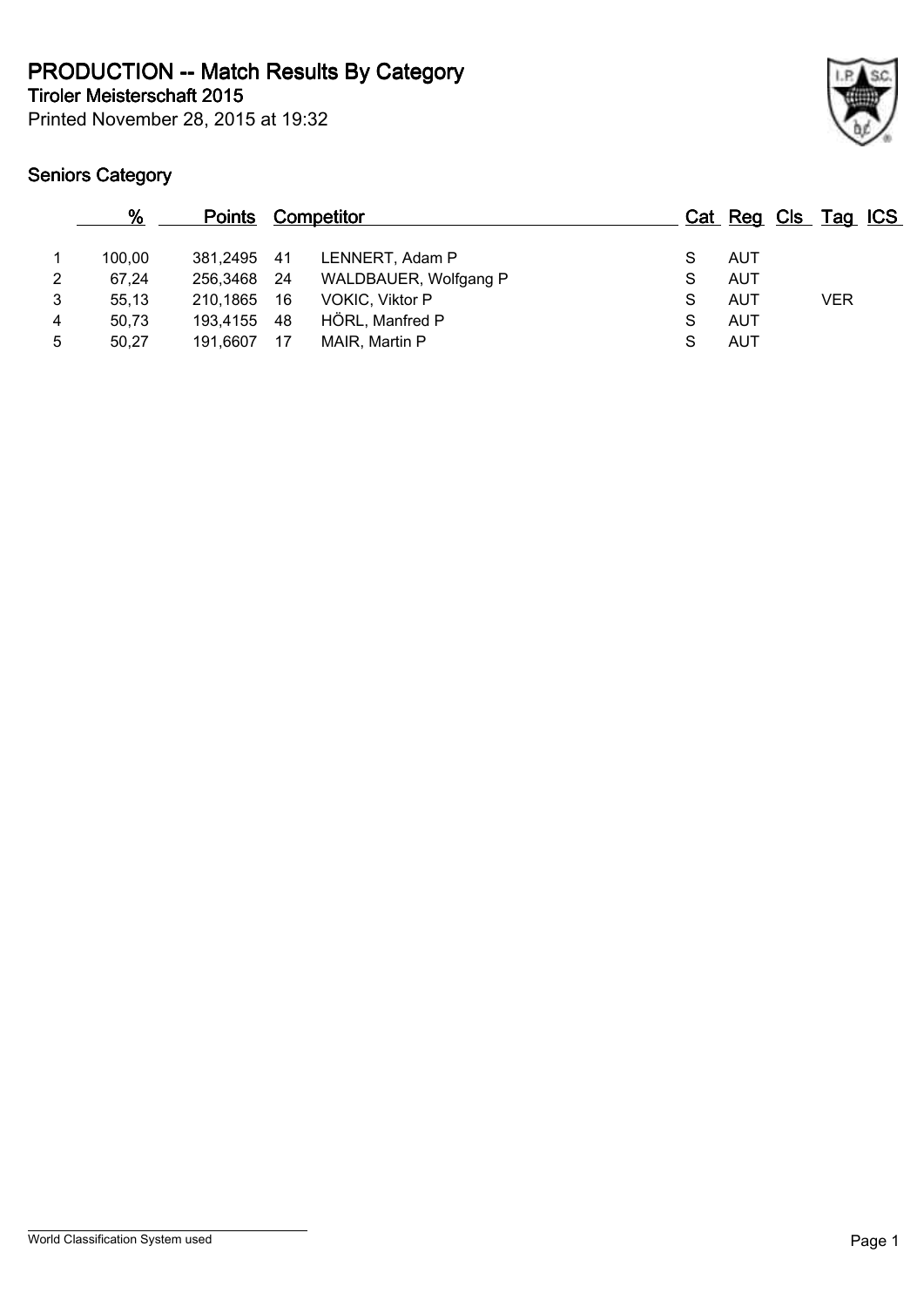**Tiroler Meisterschaft 2015 REVOLVER -- Match Results By Category**

Printed November 28, 2015 at 19:32

|   | %      | <b>Points Competitor</b> |      |                         |   | Cat Reg Cls Tag ICS |  |  |
|---|--------|--------------------------|------|-------------------------|---|---------------------|--|--|
|   | 100.00 | 484,6531 36              |      | MOLITOR, Alexander R    |   | AUT                 |  |  |
| 2 | 99.63  | 482,8406 38              |      | LEITNER, Franz R        | S | AUT                 |  |  |
| 3 | 79,22  | 383,9398                 | - 46 | <b>MOLITOR, Armin R</b> | S | AUT                 |  |  |
| 4 | 64.60  | 313,0878 21              |      | FEICHTNER, Franz R      |   | AUT                 |  |  |
|   |        |                          |      |                         |   |                     |  |  |